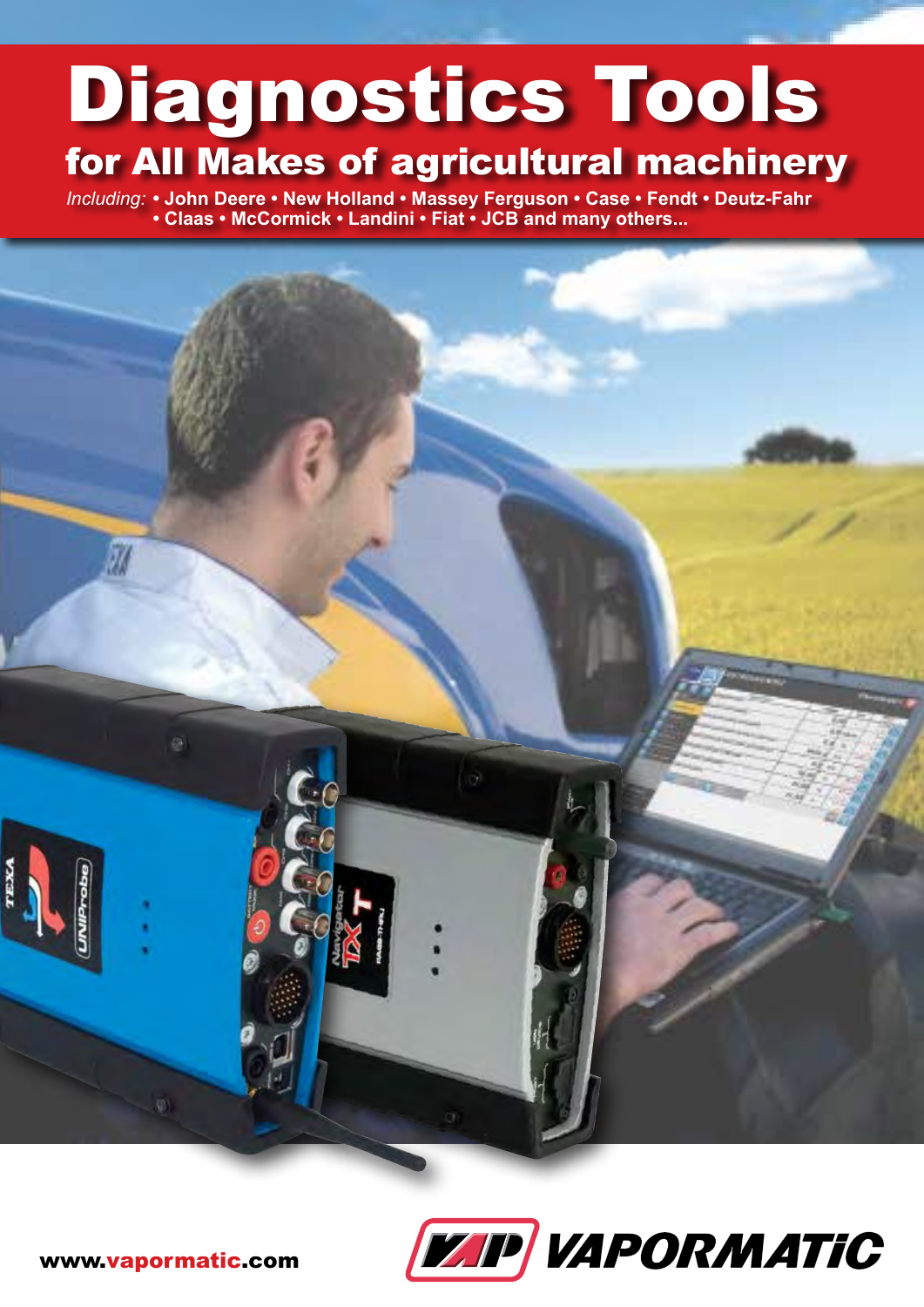# **Leading the way in All Makes**

## NAVIGATOR TXT Agri

**Vapormatic has partnered with TEXA, the world leading company for multiband diagnostics, to offer the first unit specifically dedicated to the agricultural market.**

Using the innovative NAVIGATOR TXT and the new IDC4 Agri dedicated software, every workshop is now able to access different vehicle manufacturer's electronic systems to carry out diagnostic checks. This single device will enable engineers to test electronic systems on tractors and combine harvesters from a host of manufacturers.

NAVIGATOR TXT is the interface equipment which connects directly to the diagnostic socket within the vehicle. This equipment communicates wirelessly via Bluetooth technology to any Windows PC or laptop\*, with the IDC4 Agri software operating system and vehicle database software installed.

A series of specific diagnostic cables allow connection to different vehicle makes.

*27 manufacturers including: John Deere, New Holland, Massey Ferguson, Case, Fendt, Krone, Steyr, Same, Deutz-Fahr, Class, Lamborghini, Hurlimann, Landini, Industrial and McCormick.*

*IDC4 Agri software allows access to the following+:* 

- Engine management Transmission
- Suspended front axle Electronic rear suspension
- Electronic front suspension Front PTO
- Rear PTO Body computer Air conditioning

*+subject to make and model*

\**Suitable for XP, Vista or Windows 7. Intel and Pentium processors. Minimum of 2GB RAM, 2 USB ports, a DVD drive (internal or external) and 35GB hard drive.*



A world leading name in multi-brand

diagnostics

**TEXA**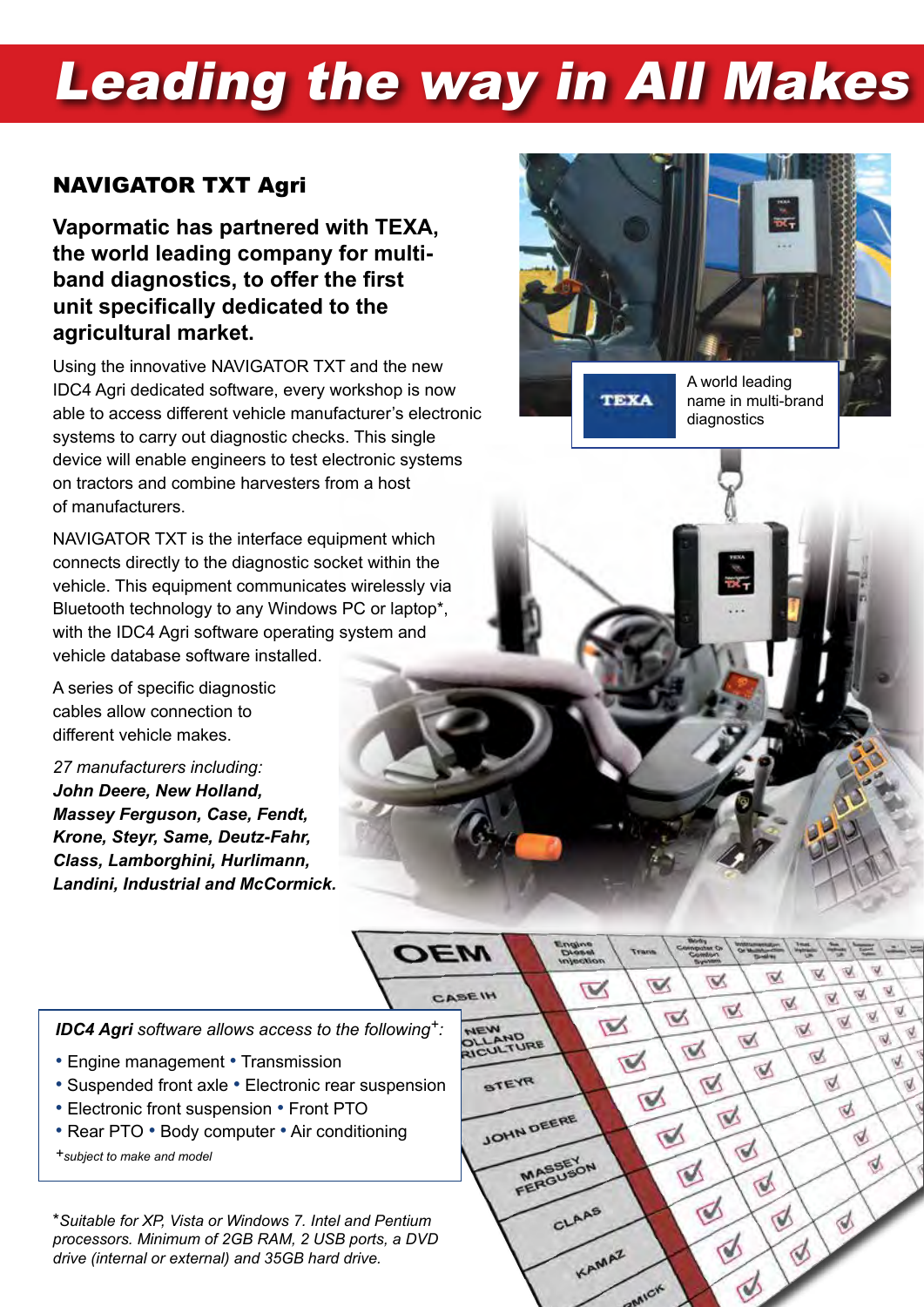## diagnostics

**IDC4 AGRI** 





By selecting the vehicle make, model and engine; the IDC4 Agri allows access to the active functions for that specific vehicle.

## IDC4 Agri software

Developed with practicality and simplicity in mind, this software enables the user to easily select the make and model of vehicle and to access controllers that give the critical information needed for fault diagnosis.

IDC4 Agri software is structured in a way that not only allows diagnosis to be carried out on the main electronic systems, butalso includes a substantial amount of additional data and technical information, including electrical wiring diagrams and calibration cards.

Also included is a structured customer management system that allows you to store and record vehicle information such as; live data, error codes, repairs, parts used and oscilloscope readings.



## Key features

- **• Multi-brand and multi-vehicle PC fault diagnosis**
- **• Real time controller information**
- **• Calibration capabilities** *(on selected models)*
- **• Wireless Bluetooth or USB cable connection**
- **• IDC4 Agri software updated via internet**
- **• Fully compatible with cables used for previous diagnostics units**
- **• Robust construction**
- **• Integrated customer management facility**
- **• 2 year warranty**



The parameters page views the values in either numerical or graphical format.



The electrical wiring diagrams include the generic description of each associated device. By clicking on the dedicated icon, the systems specifics can be accessed.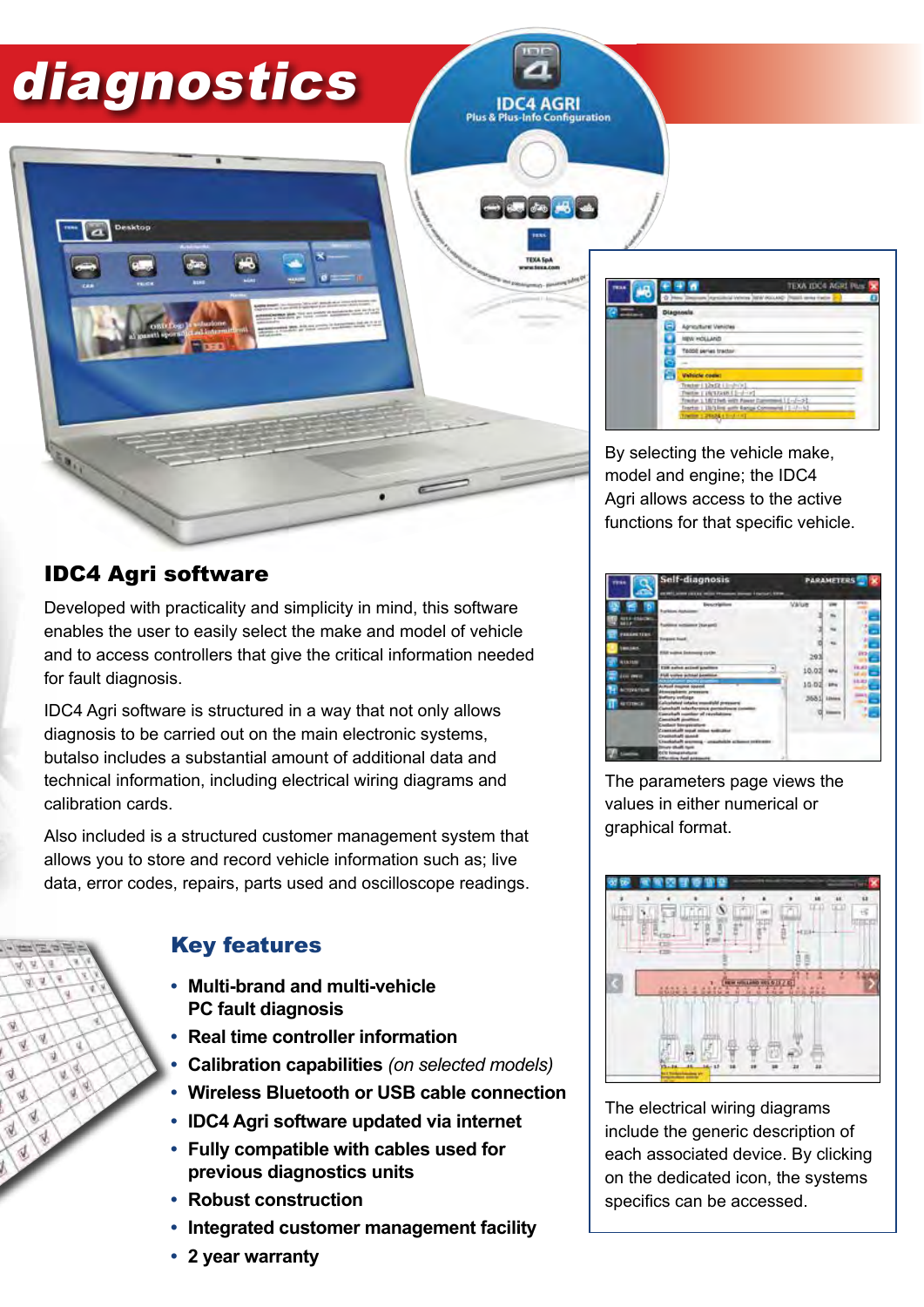## Diagnostic kit



**TXT navigator.** Includes hardware, Agri software, Bluetooth drivers, Hasp key, standard automotive cable and instructions - Part no. VLC5901

**Agri - 12 months annual subscription.** Updates download from the internet, subscription is automatically charged every year; notification in writing for cancellation - Part no. **VLC5903** 

**Agri - 12 months annual help line.** Subscription is automatically charged every year; notification in writing for cancellation - Part no. VLC5904

### Complete AGRI package - Part no. VLC5900

Includes Diagnostics kit *(VLC5901)*, cable kit *(VLC5905)*, 12 months annual subscription *(VLC5903)* and 12 months annual help line *(VLC5904)*.

#### **Size:** 160 x 170 x 55mm **Weight:** 1 Kg per NAVIGATOR TXT **Processor:** INTEL PXA255 400MHz. **Internal memory:** 64 Mb SDRAM, 64 Mb FLASH **External power supply:** 8/32 Volt. **12V consumption:** typical 0.25A **24V consumption:** typical 0.18A **Power supply connection:** 4 pole mini-din power or via diagnostic cable **USB connections:** 1 USB 2.0 device connection, 1 USB Host connection, with the possibility of SW update via USB storage hasp. **Wireless PC connection:** Bluetooth 2.0

**Electronic commuter:** 13 line K E 13 line L **Diagnostic connector:** AMP series CPC2 28 pole male contacts **Functional temperature:** +0°C/+45°C. **Storage temperature:** -20°C/+60°C. **Functional humidity:** 10% -80% with no condensation



 *stockist for details.* 

### Cables

| <b>Individual cables</b>                                 | Supplied in<br><b>VLC5905</b> | Part no.       |
|----------------------------------------------------------|-------------------------------|----------------|
| New Holland                                              |                               | <b>VLC5913</b> |
| <b>CNH Group</b>                                         |                               | <b>VLC5914</b> |
| Iveco 30 pin                                             |                               | <b>VLC5915</b> |
| 9 pin Deutz, CH,<br>JD, CNH Group,<br>Landini, McCormick |                               | <b>VLC5916</b> |
| 9 pin Deutz/Fendt<br>injection (T27)                     |                               | <b>VLC5917</b> |
| Agri Caterpillar/<br>Perkins 9 pin (T38)                 |                               | <b>VLC5918</b> |
| Fendt (T33)                                              |                               | <b>VLC5919</b> |
| Valtra (T40)                                             |                               | <b>VLC5920</b> |
| Massey Ferguson<br>(T39)                                 |                               | <b>VLC5921</b> |
| Landini<br>Transmission (T37)                            |                               | <b>VLC5922</b> |
| Same, Deutz,<br>Claas (T32)                              |                               | <b>VLC5923</b> |
| Cable storage case                                       |                               | <b>VLC5940</b> |

## Cable kit

*Technical specifications:*

All the cables needed to cover most makes of tractor, this kit is supplied in a sturdy protective case -

Part no. VLC5905

*See table for complete list of cables.* 



*Truck and car diagnostics software also available. Access to many manufacturers for minimal cost.*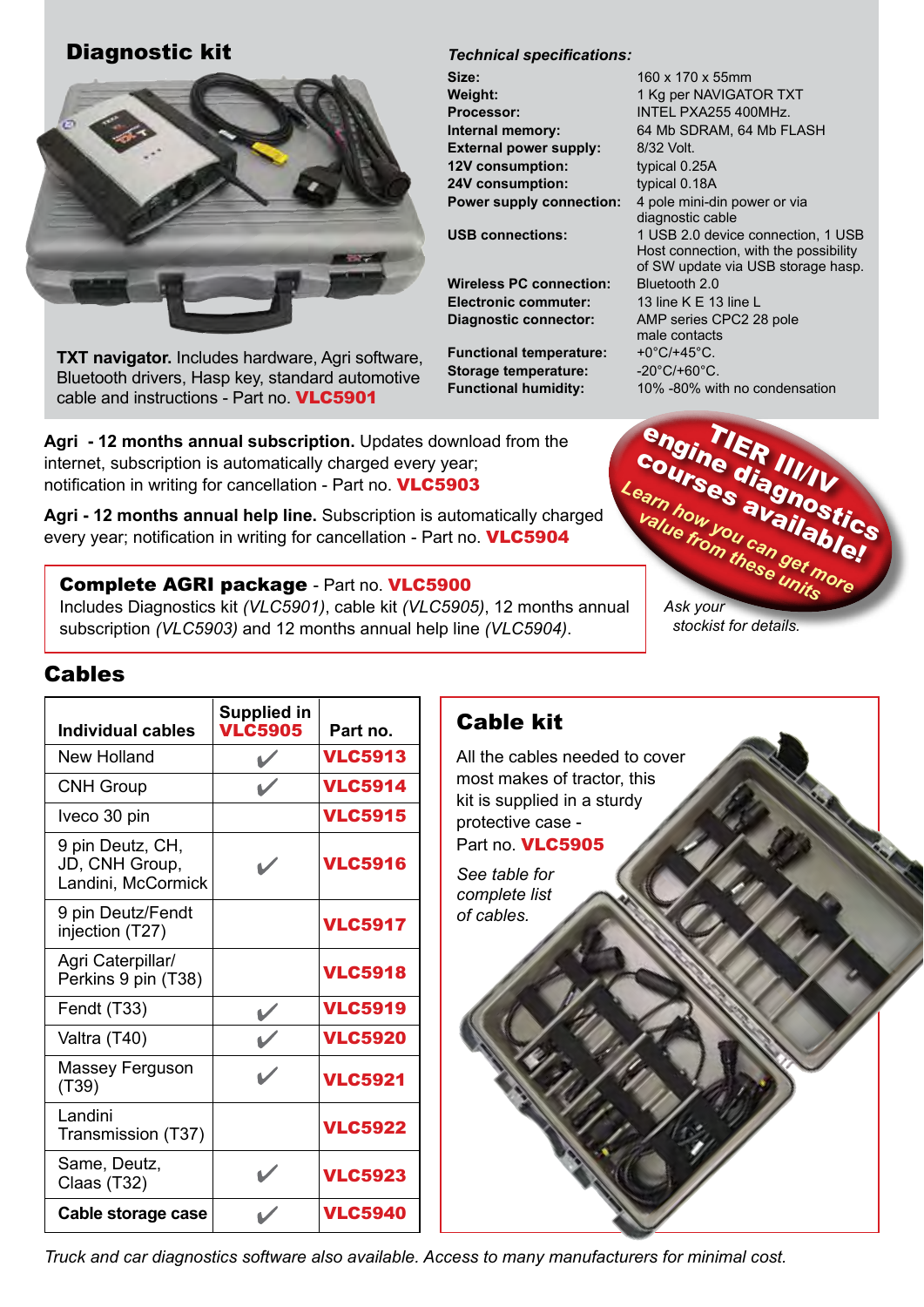## Six tools in one...

### UNIProbe offers a complete solution for electronic system testing.

#### Featuring six different instruments…





for voltage, resistance and current measurements.

**Oscilloscope with four** independent analogue channels, complete with SIV function for interpreting the measure signal (with IDC4 software).





Battery probe for testing the battery and analysing and checking the entire starting and charging system. Sold separately part no. *VLC5912*

TNET for electrical testing and analysis of automotive communication networks (CAN, VAN, LIN).



Signal generator to simulate the pulses generated by sensors and reproduce the commands generated by control units. Sold separately.



Pressure tester for checking fuel and turbocompressor pressure on all vehicles. Sold separately.

#### *Technical specifications for* VLC5911

**Power supply:** 8-32V DC<br> **Charge options:** 10-32V D **Battery life:** up to 4 hours<br>**Maximum current draw:** 1.2A at 12V **Maximum current draw:** 1.2A at 1<br>**Operating temperature:** 0/+45°C **Operating temperature:** 0/+45°C<br>**Storage temperature:** -20/+60°C **Storage temperature:** 

10-32V DC 240V mains supply<br>up to 4 hours **Operating relative humidity:** 10%-80% non-condensing

#### **Oscilloscope**

**Channels:** 4 independent input channels with analogue with analogue bandwidth of 10MHz (-3dB). Sampling rate 20M samples/sec at 10 bit with 1 or 2 channels active, 10 M samples/ sec at 10 bit with 3 or 4 channels active. **Max input voltage:**  $\pm$  **Vmax, AC or DC coupling. Vertical scale for each channel:** from 20mV/Div to 50V/Div **Horizontal scale:** from 500ns/Div to 5s/Div **Trigger:** source CH1, CH2, CH3, CH4, selectable trigger delay **Display mode:** normal, auto, single shot

**Measurement of following values:** 

frequency, period, RMS, Vmax, Vmin

## Part no. VLC5911

The UNIProbe analogue and digital measurements system represents the best and most complete solution for conventional electronic system testing.

The UNIProbe is a complete solution, and is equally effective on cars, motorcycles, trucks, trailers, buses, coaches and agricultural vehicles. In fact, any vehicle with electronic systems.

The UNIProbe can be used with all the TEXA diagnostic units or with any PC. It operates without the need for cables to link it to the display thanks to wireless Bluetooth communication, and built-in 7.4V lithium battery that ensures over 4 hours continuous use. You can therefore work freely around the vehicle and within the workshop.

When used with the IDC4 software, you are provided with real time data analysis and full evaluation of information. Or, you can use the Measurement System Software (MSS) provided to operate the UNIProbe's six functions independently.

#### Multimeter

#### Galvanic insulation up to 1kV for safe measurement **Voltage measurements**

Maximum measurable voltage ±400 VDC, input impedance 4.7MΩ, 3 digit resolution. Three value ranges, with automatic or manual scale selection: 0-6V, 6-60V, 60-400V AC/DC **Resistance measurements** 

Three value ranges, with automatic or manual scale selection: 0-1000Ω, 1-100Ω, 100-10Ω, resolution: 3 digits

#### **Current measurements**

Current measurements performed by connecting the TEXA "BICOR" series probes to the multimeter sockets, 3-1200A Continuity test, diode test

#### TNET function

Troubleshooting on CAN ISO11898, ISO11519 networks

#### Battery probe function

Troubleshooting on battery test starting systems. Voltage measurements: DC up to 50VDC